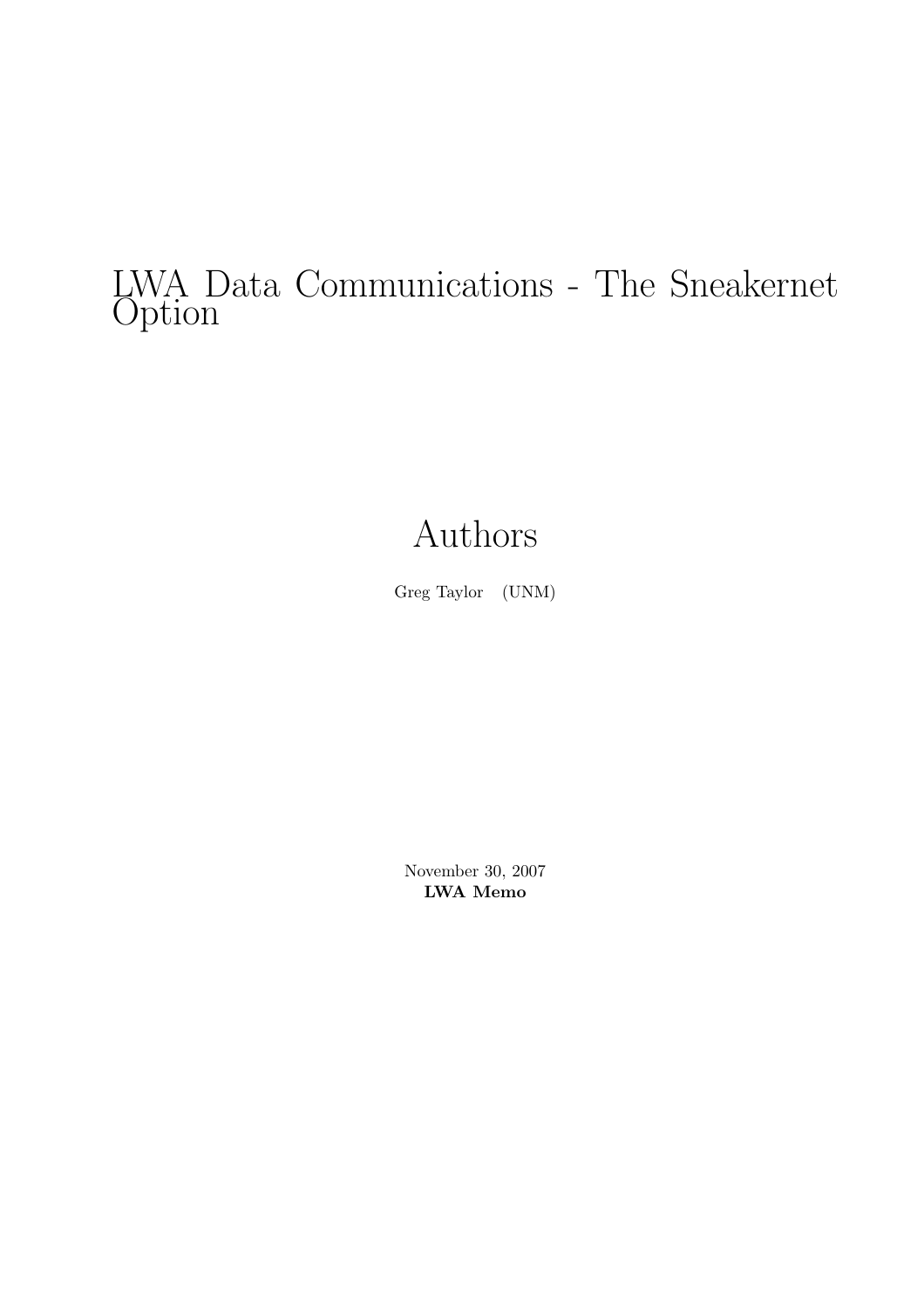# Contents

|              | 1 Introduction    | $\overline{2}$ |
|--------------|-------------------|----------------|
| $\mathbf{2}$ | Components        | $\overline{2}$ |
|              | 2.1               |                |
|              | 2.2               |                |
|              | 2.3               |                |
|              | 2.4               |                |
|              | 2.5               |                |
| 3            | <b>Cost Model</b> | $\overline{4}$ |
|              | 3.1               |                |
|              | 3.2               |                |
|              | 3.3               |                |
|              | 4 Hybrid Modes    | $\overline{5}$ |
| 5            | <b>Summary</b>    | 6              |

# 1 Introduction

While the desired mode of operating the LWA is as a real-time connected element interferometer (Taylor et al. 2006), here we consider an alternative data communications plan. In the plan monitor and control is carried out over fiber or by telephone, but the data from the antennas are recorded on hard disk drives and are then carried back to a central location for correlation. This approach is referred to in general as "sneakernet". An estimate of the cost involved is presented, if only to give some comparison to the cost of bringing the data back over fiber.

The technical requirement (still to-be-confirmed) for bringing back data from each station is 1 Gbps. Here we assume that the LWA stations operate at 1 Gbps or within a factor of 2 of that on average.

Reliability of the sneakernet approach may be affected by weather and disk failures. This can be compared to a connected-element approach. Simple comparisons between the reliability of the VLA and VLBA suggest that reliability is not substantially reduced. Reliability is not addressed further in this memo.

# 2 Components

There are two fundamental choices to make for how the sneakernet option is implemented. These are (1) COTS (Commercial Off The Shelf); or (2) The Mark 5 recording system currently used for VLBI.

The COTS method could be less expensive but would have to be implemented by the project. Most likely this would be built on top of the modern SATA interface for disk drives. While the SATA format provides for a 3 Gbps interface, the actual sustained maximum transfer rates for most drives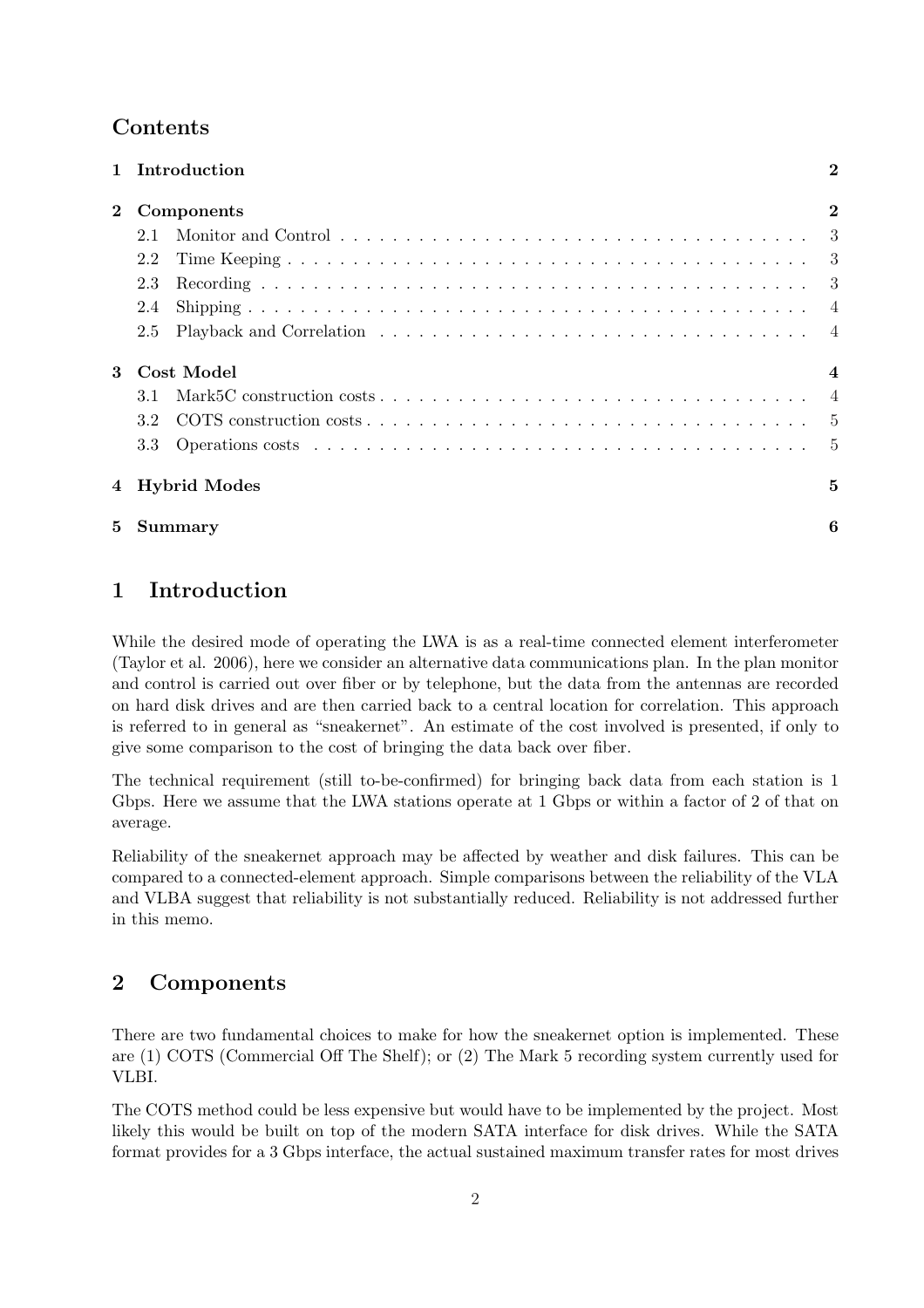is about 250 Mbps, so some develepment would be needed in order to stream data out to multiple drives and achieve the required 1 Gbps recording. ETA (Ellingson, e-mail Nov 28) uses an EDT card to a SATA-based software RAID array implemented on a Linux box. This achieves 480 Mbps continuous recording. Acquisition software is written in C and runs under Linux. The estimated cost of this system (including PC) is \$5k.

The Mark5A system is in use around the world for VLBI recording, and has been available since 2003. It is a commercial system developped in cooperation with MIT/Haystack observatory and sold by Conduant. This rack mountable recorder features two hot-swappable 8-drive modules, and can play or record up to 1 Gbps in its current Mark5A incarnation. The Mark5B+ system which became available in 2007 supports up to 4 Terabytes of storage in each module and delivers 2 Gbps data rates. The Mark5B system has the further advantage that no formatter is required. The Mark5C system (available in mid-2008) will support data rates up to 4 Gbps, and has the further advantage that it uses a standard 10 Gigabit Ethernet interface so that data files will appear to the user as standard Linux files that can then be read by a sofware correlator (Whitney 2007). The Mark5 modules are also readily packaged for shipment, and have understood failure modes.

Implementing the Mark5 system has the advantage that it would more readily provide compatibility with the VLBA. There is already a 74 MHz receiver system on the VLBA antenna at PT. One could imagine implementing 74 MHz receiver systems on other VLBA antennas and recording the data on Mark 5 modules for later playback and correlation with LWA stations.

In this memo we assume that the COTS recording system and the Mark 5C systems have identical functionality and cost out both.

#### 2.1 Monitor and Control

Monitor and control (MCS) commands for the stations are naturally delivered over fiber, presumably at a negligible additional cost. Given the modest MCS requirements (48 kbps but still to-be-confirmed), a phone line should be sufficient. If fiber is not available, then installation of a phone line would be required for each station.

#### 2.2 Time Keeping

Connected element interferometers generally maintain phase stability by distributing a common LO signal. In very long baseline interferometry (VLBI) systems where it is not practical to link the elements, data is time stamped using a Hydrogren Maser. The stability of the time standard limits the phase stability of the observations at the radio frequency. A rule-of-thumb is that one needs a time standard that is stable in frequency by a factor 20 better than the highest frequency of interest. For the LWA operating below 100 MHz, we need a time standard stable at the 2 GHz level, or ~1 part in 10<sup>-9.3</sup>. GPS receivers which will be present at each LWA station for ionospheric requirements come with oven-controlled crystal oscillators which should be good to about 1 part in  $10^{-11}$ , or about a factor 50 better than we require.

#### 2.3 Recording

Each station would be equipped with a single Mark5C/COTS capable of recording at up to 4 Gbps. Assuming a sustained rate of 1 Gbps, the required storage is 10 TB/day. The Mark5C/COTS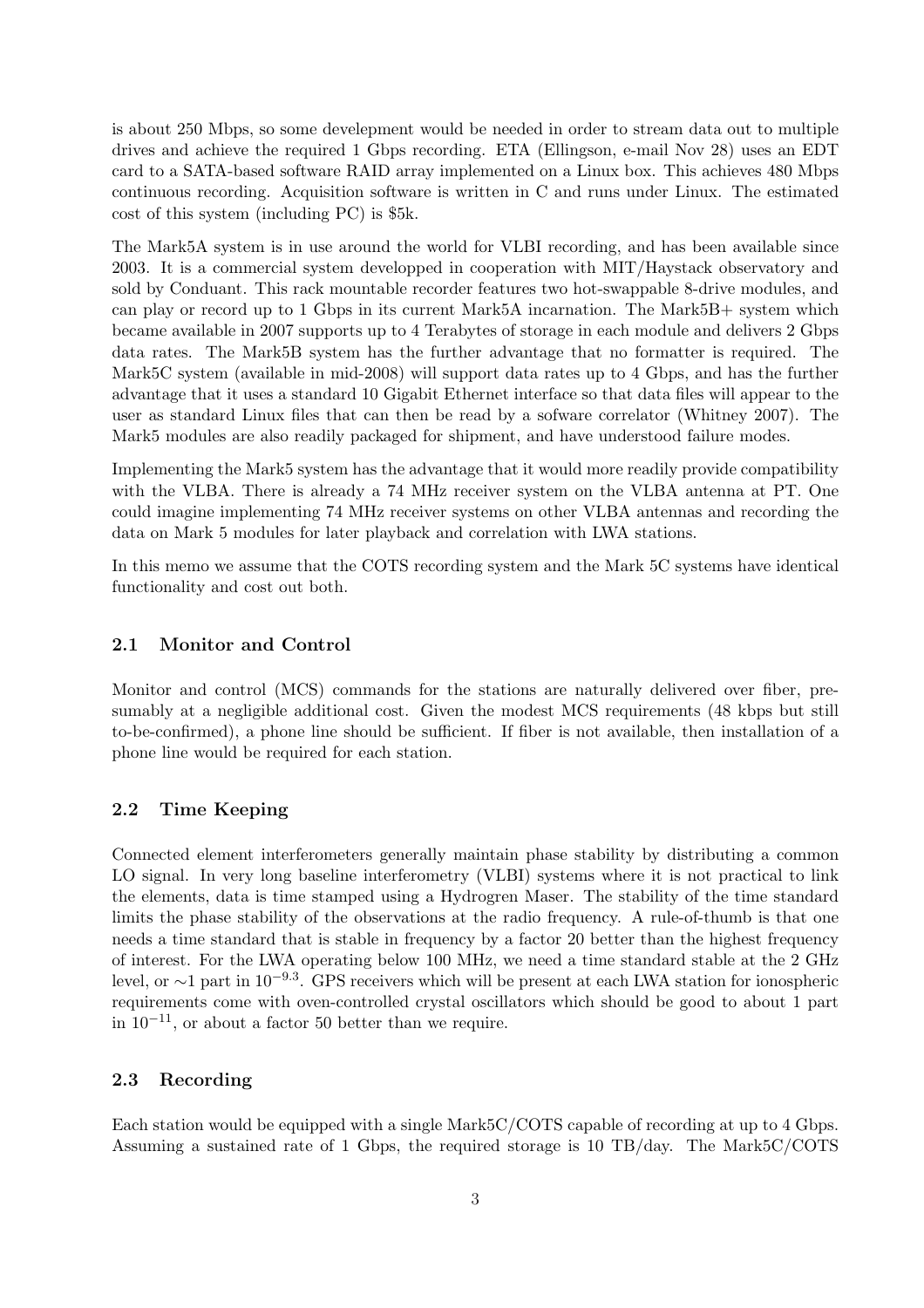modules can be populated with 1 TB disks such that each module stores 8 TB, and the two modules taken together store 16 TB.

#### 2.4 Shipping

The LWA1+ stations are located along Highway 60 and could be collected and brought to Albuquerque (or some other location between the VLA and Albuquerque) in about 1 day.

The LWIA locations are distributed roughly along a ring defined by I25, and Highways 152, 180, 12, and 60 (see Cohen & Taylor 2007). Total distance around the ring is 384 miles, about 7 hours. In practice with detours to stations, it is likely that it would take a driver 2 days to collect data from 10 outlying stations and deliver it to a central location located in Albuquerque or between the VLA and Albuquerque.

The minimum latency is likely to be 2 days to recover data from all sites. The maximum latency is set by any science requirements, and by storage limitations of the Mark5C/COTS system. Assuming that the modules are made up of 1 TB disk drives, then the storage capacity of the Mark5C/COTS is 16 TB, or about 1.6 days at 1 Gbps. If the data rate is 576 Mbps as specified in the LWA1+ system architecture document, then the storage capability of the Mark5C/COTS system will allow for 2.8 days of continuous recording. This suggests that data will need to be collected from the sites every 3 days. For full time operation each station would need 9 days worth of disk (one set being recorded, one set being delivered, one set being correlated).

#### 2.5 Playback and Correlation

A playback unit will be required for every station. These units would feed a software correlator assumed to be capable of keeping up with 1 Gbps data in real time. Assuming a steady state model for data collection, the requirements for correlation are essentially the same for a sneakernet model as for a connected element array. A notable additional requirement is the need to keep track of disks, and for an operator to mount and unmount disks. This requires at least one fulltime technician to run the correlator, whereas with a connected-element array one might consider remote operation of the array and correlator since there are no moving parts involved. We further assume that the correlator can be operated unattended for significant periods of time since the disks can play back for 3 days.

# 3 Cost Model

#### 3.1 Mark5C construction costs

Mark 5C recording units: 25k/station Mark 5C playback units: 25k/station Disk modules needed for 9 days of operations: 48 TB, 12 k/station assuming \$0.25/GB for 1 TB disk drives in 2008 and beyond. Installation of a phone line: 5k/station

Total cost: \$67k/station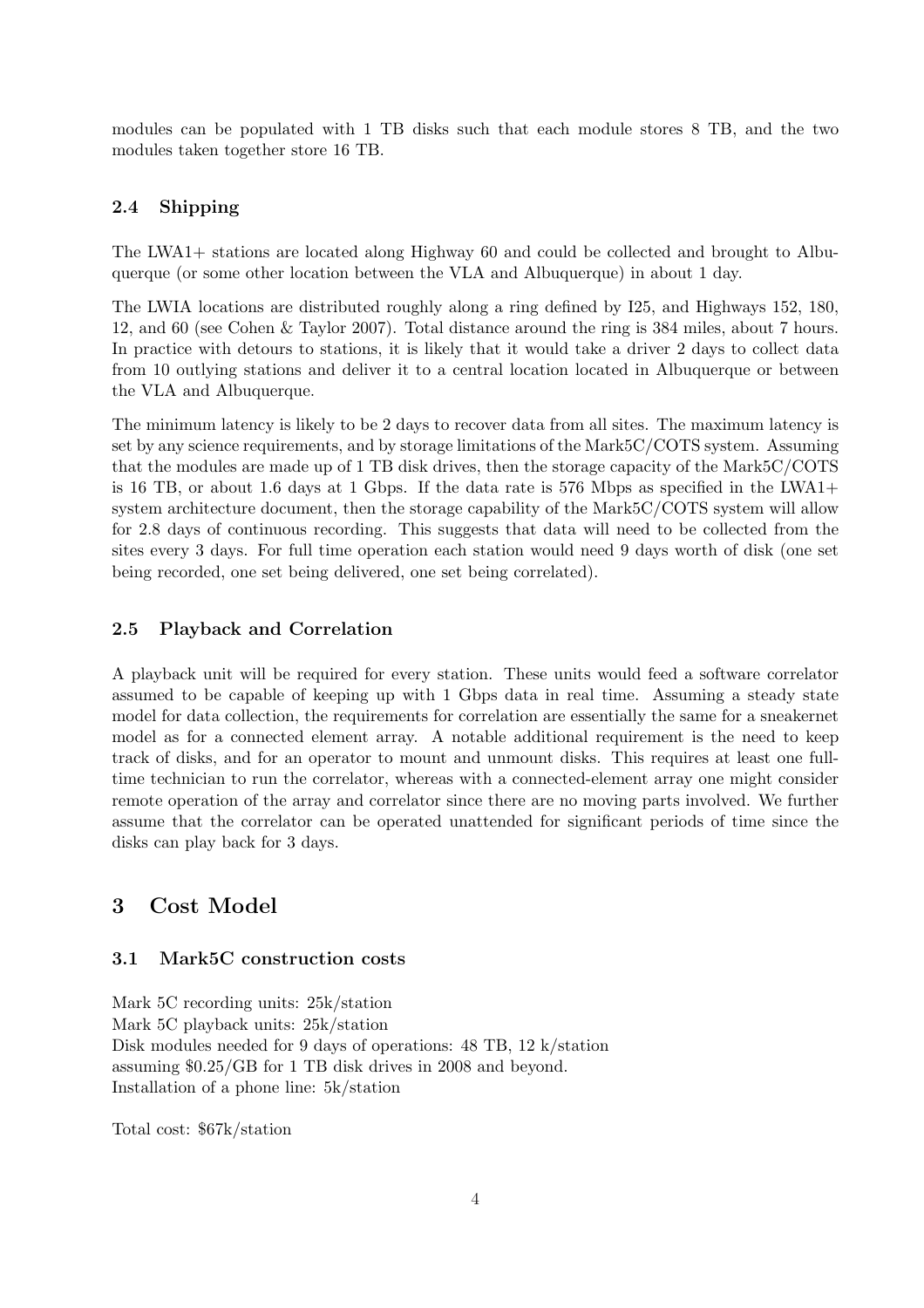#### 3.2 COTS construction costs

COTS recording units: 5k/station COTS playback units: 5k/station Disk modules needed for 9 days of operations: 48 TB, 12 k/station assuming \$0.25/GB for 1 TB disk drives in 2008 and beyond. Installation of a phone line: 5k/station

Total cost: \$32k/station

#### 3.3 Operations costs

Below I cost out what would be needed for the LWIA. These are the same for both Mark5C and COTS. For the LWA1+ the disk replacement costs are lower, and the mileage is less than half, but these items don't dominate the cost so the result is similar.

Disk replacement cost: \$1k/year/station or \$16k/year.

Vehicle cost: \$300/month GSA lease + 30 cents/mile. Assuming 500 miles every 3 days amounts to \$1800/month including lease. This is \$22k/year.

Driver cost: \$40k/year including benefits

Technician/correlator operator cost: \$50k/year including benefits Annual phone bill: \$4k/year for the 10 remote LWIA stations

Total cost: \$132k/year for the LWIA, a bit less for the LWA1+

# 4 Hybrid Modes

The above analysis assumes that data from the core locations can be picked up from a single site, since these stations are all linked up by fiber. If sufficient bandwidth was available to some sites at low cost, then one could imagine shipping that data over fiber to the central facility for recording there. This could reduce the transport cost for those stations, but would still require recorders, playback units, a disk supply, truck, driver, and an operator so the cost saving for having a few stations connected by fiber is minimal. In order to realize a dramatic savings one has to have all stations available over fiber, and the fiber costs must be significantly less than the sneakernet cost presented herein.

If many sites were connected to the correlator facility by a lower bandwidth communication system (constrained by cost perhaps), then one can imagine a hybrid mode in which some high-priority projects were brought back over fiber in an "ftp" mode. That is, the data would be recorded at the sites at full bandwidth, spooled back over the network connection at a reduced bandwidth, and later correlated at full bandwidth. This capability could allow for some high priority projects to get correlated in near real-time, at the expense of the fiber use charge. Again, no savings on the cost model presented here are realized, and in fact some additional recording units might be required at the correlator.